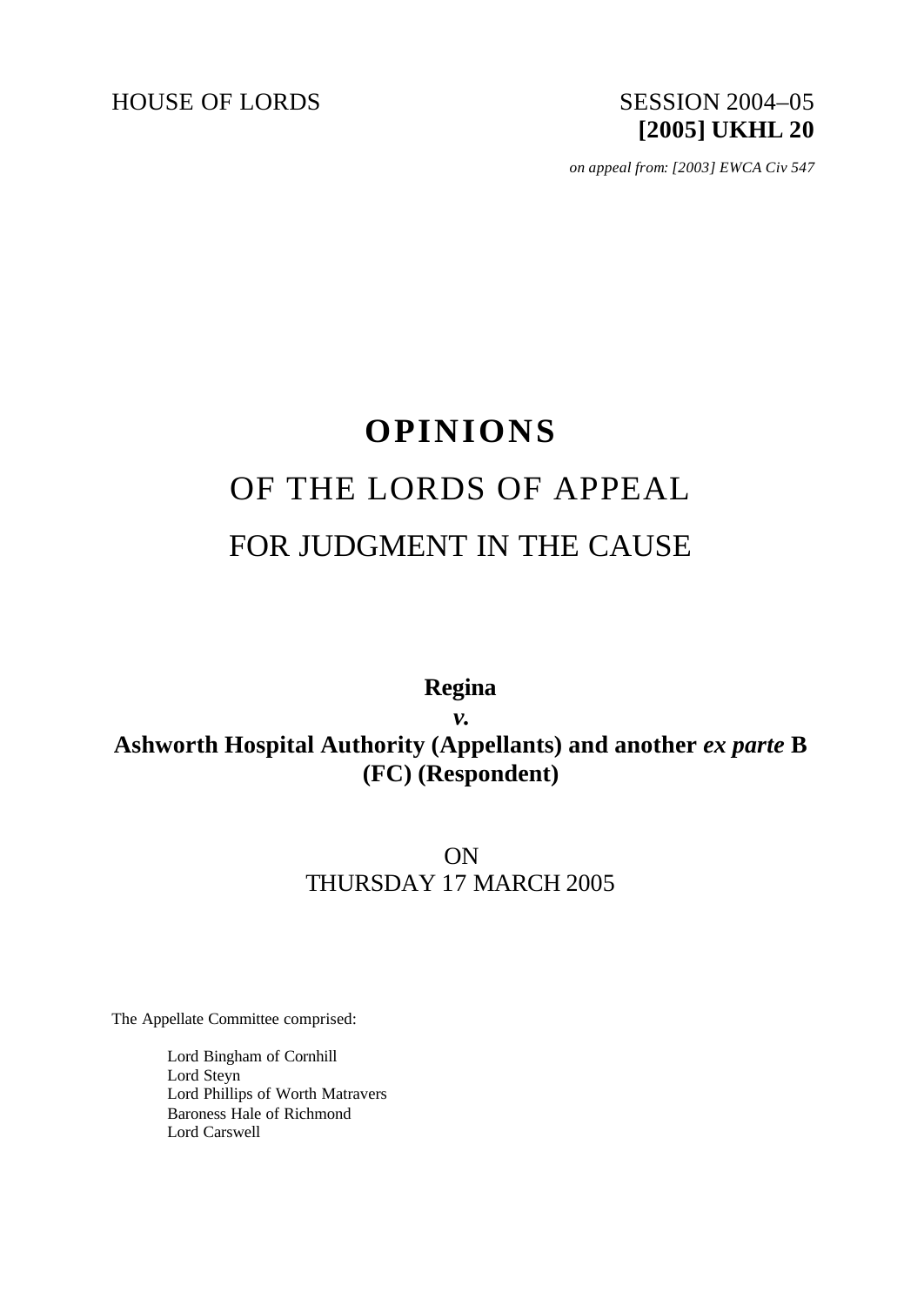## **HOUSE OF LORDS**

# **OPINIONS OF THE LORDS OF APPEAL FOR JUDGMENT IN THE CAUSE**

# **Regina** *v.* **Ashworth Hospital Authority (Appellants) and another** *ex parte* **B (FC) (Respondent)**

#### **[2005] UKHL 20**

## **LORD BINGHAM OF CORNHILL**

My Lords,

1. I have had the advantage of reading in draft the opinion of my noble and learned friend Baroness Hale of Richmond. I am in complete agreement with it, and for the reasons she gives would allow the appeal and make the order which she proposes.

## **LORD STEYN**

My Lords,

2. I have read the opinion of my noble and learned friend Baroness Hale of Richmond. I agree with it. I would also make the order which she proposes.

## **LORD PHILLIPS OF WORTH MATRAVERS**

My Lords,

3. I have had the advantage of reading in draft the opinion of my noble and learned friend Baroness Hale of Richmond. For the reasons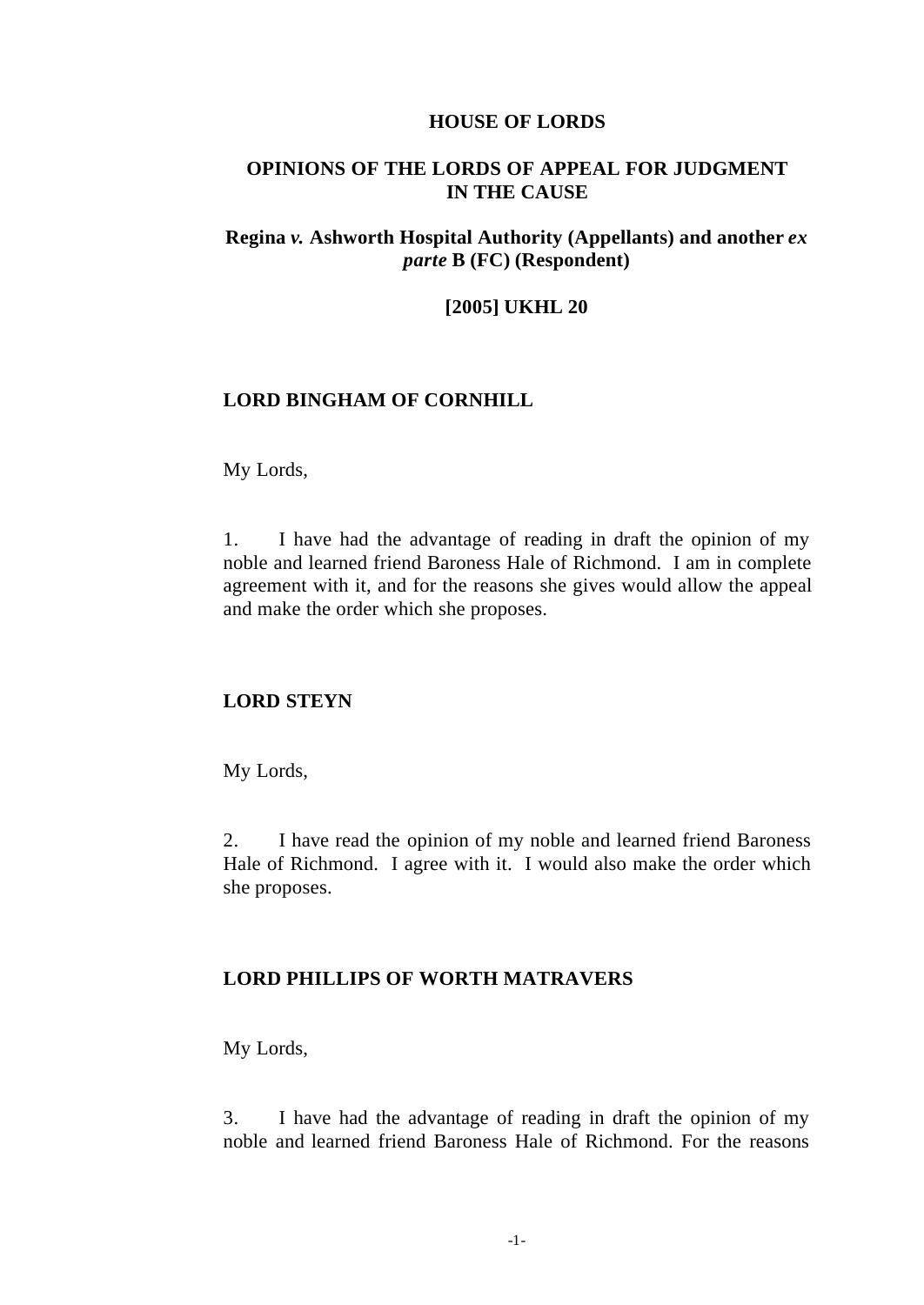which she gives I also would allow the appeal and make the order which she proposes.

# **BARONESS HALE OF RICHMOND**

My Lords,

4. The issue in this case is whether a patient detained for treatment under the Mental Health Act 1983 can be treated against his will for any mental disorder from which he is suffering or only for the particular form of mental disorder from which he is classified as suffering for the purpose of the order or application authorising his detention.

# *The history*

5. The patient was convicted of manslaughter in 1987. At the time of his offence he was acutely mentally ill with symptoms of a florid psychotic illness. The court made a hospital order with a restriction order of indefinite duration under sections 37 and 41 of the 1983 Act. He was classified in the order as suffering from mental illness, namely schizophrenia. He was first admitted to Ashworth Hospital in April 1988, having absconded from a medium secure unit (MSU). On admission the diagnosis was paranoid psychosis, a mental illness, but the psychiatrist also noted features of personality disorder in a setting of limited intellectual ability. He returned to the MSU between October 1992 and January 1994, when he was readmitted to Ashworth Hospital. He was then thought to be demonstrating features of 'hypomanic' illness and recommenced oral and depot anti-psychotic medication. For a time he was given medicine appropriate to an affective disorder (a disorder of the mood) rather than for a thought disorder (such as schizophrenia). His condition became more stable on anti-psychotic medicine and in February 1999 a Mental Health Review Tribunal (MHRT) recommended that he be transferred to less secure conditions.

6. During 2000 he was given personality tests on which he scored 'very high' for psychopathic disorder, but his classified form of disorder remained mental illness alone. In December 2000, he was transferred to a ward where the milieu was particularly designed to address the traits of personality disorder. This was different in a number of respects from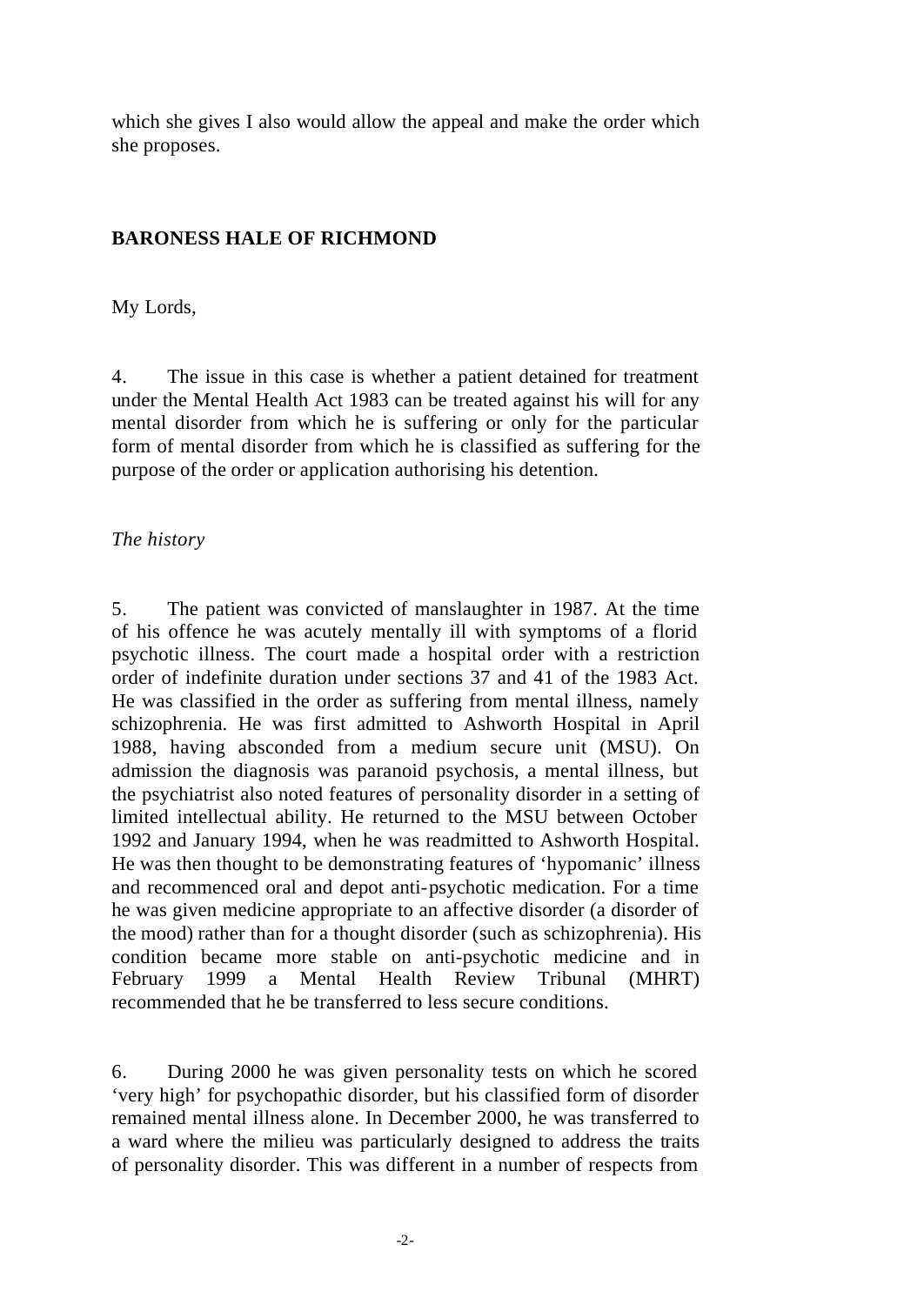the regime of wards designed to treat mental illnesses. The precise extent of those differences is not agreed, but some aspects of the new regime were less agreeable to the patient than the regime which he had previously enjoyed. The patient also saw the further therapeutic work which might be expected of him there as placing new obstacles in the way of his transfer to a less secure hospital.

7. In May 2001, a Mental Health Review Tribunal concluded that he was still suffering from a 'schizo-affective disorder' (a mental illness). They were aware of the difference of opinion between his Responsible Medical Officer (RMO) and the patient's independent psychiatrist, Professor Sashidharan, as to whether he was also suffering from a personality disorder. Although the Professor's opinion was that the further therapeutic requirements were unnecessary and unjustified, the tribunal concluded that 'much work remains before a transfer would be appropriate'. They did not, however, reclassify him to show both mental illness and psychopathic disorder.

8. In August 2001, his solicitors wrote to the hospital arguing that he should never have been transferred to a ward for patients with psychopathic disorder. The hospital's response was that, his mental illness having been successfully controlled by medication which he continued to take, the current ward was appropriate to address the remaining problems of his personality type.

9. Judicial review proceedings were started early in 2002, seeking an order to quash the decision to place him on the ward, a declaration that the placement was unlawful, and a declaration that his treatment for personality disordered behaviour was unlawful. That claim was dismissed by Sir Richard Tucker in July 2002 but his appeal was allowed by the Court of Appeal, which made the following declaration (see *R (B) v Ashworth Hospital Authority* [2003] 1 WLR 1886):

"The treatment without consent of the claimant for a psychopathic disorder is unlawful unless and until the claimant is classified as suffering from such disorder by the Mental Health Review Tribunal under section 72(5) of the Mental Health Act 1983."

The Hospital now appeals to this House.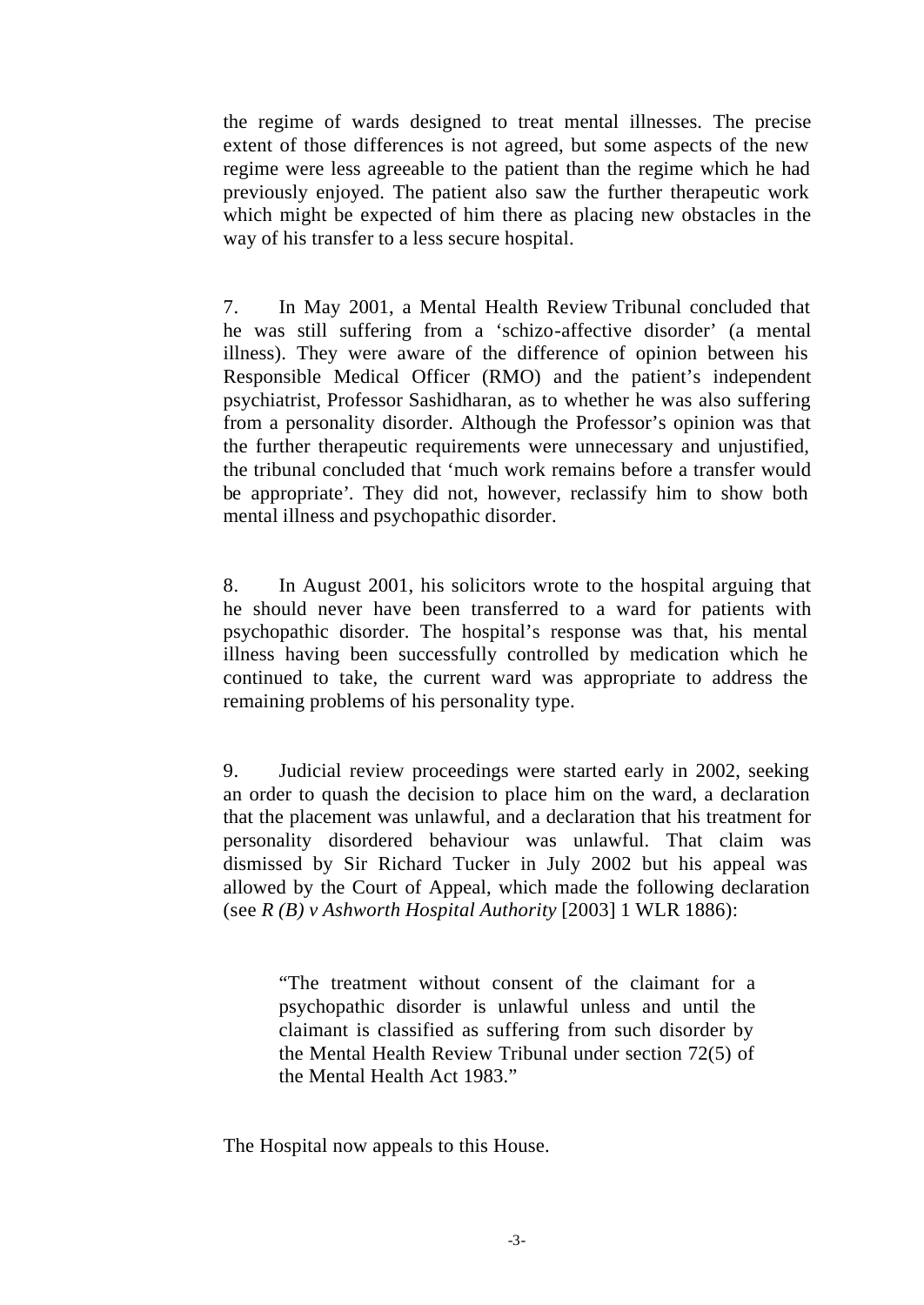10. Before turning to the law, there are a few comments to be made on these facts. The first is that there is nothing intrinsically unlawful, ie tortious, about the treatment given for personality disorder. A patient may be offered various forms of psycho-therapy from, for example, a psychologist, but clearly these can only take place with his co-operation. Otherwise the treatment is counselling and guidance from the nursing staff, with a view to helping patients to observe appropriate boundaries in their behaviour and controlling their impulsivity. The patient may, of course, experience this as stricter than the regime in a ward devoted to patients with mental illnesses, but it will not be unlawful unless the staff use unlawful means to control the patients and enforce discipline: see *R v Deputy Governor of Parkhurst Prison, Ex p Hague* [1992] 1 AC 58; *R v Bracknell Justices, Ex p Griffiths* [1976] AC 314. Treatment for mental illness, on the other hand, often involves the administration of psycho-tropic drugs which would be unlawful without the consent of the patient or some other lawful justification. It is ironic, therefore, that this issue should have arisen in the context of a patient classified as mentally ill, and thus on any view legally liable to be treated with powerful antipsychotic medicine against his will, who objects to the regime and 'talking treatments' in a personality disorder ward. But the same legal issue would arise the other way round: where a patient classified as suffering from psychopathic disorder is later diagnosed as suffering from a mental illness for which he is given psycho-tropic medication against his will.

## *The Law*

11. Section 63 of the 1983 Act deals with the treatment of compulsory patients in hospital:

"The consent of a patient shall not be required for any medical treatment given to him for the mental disorder from which he is suffering, not being treatment falling within section 57 or section 58 above, if the treatment is given by or under the direction of the responsible medical officer."

Section 57 provides an exception and extra safeguards for the most controversial treatments for mental disorder, namely psycho-surgery and the surgical implantation of hormones for the purpose of reducing male sex drive: see section 57(1) and Mental Health (Hospital, Guardianship and Consent to Treatment) Regulations 1983 (SI 1983/893), reg 16.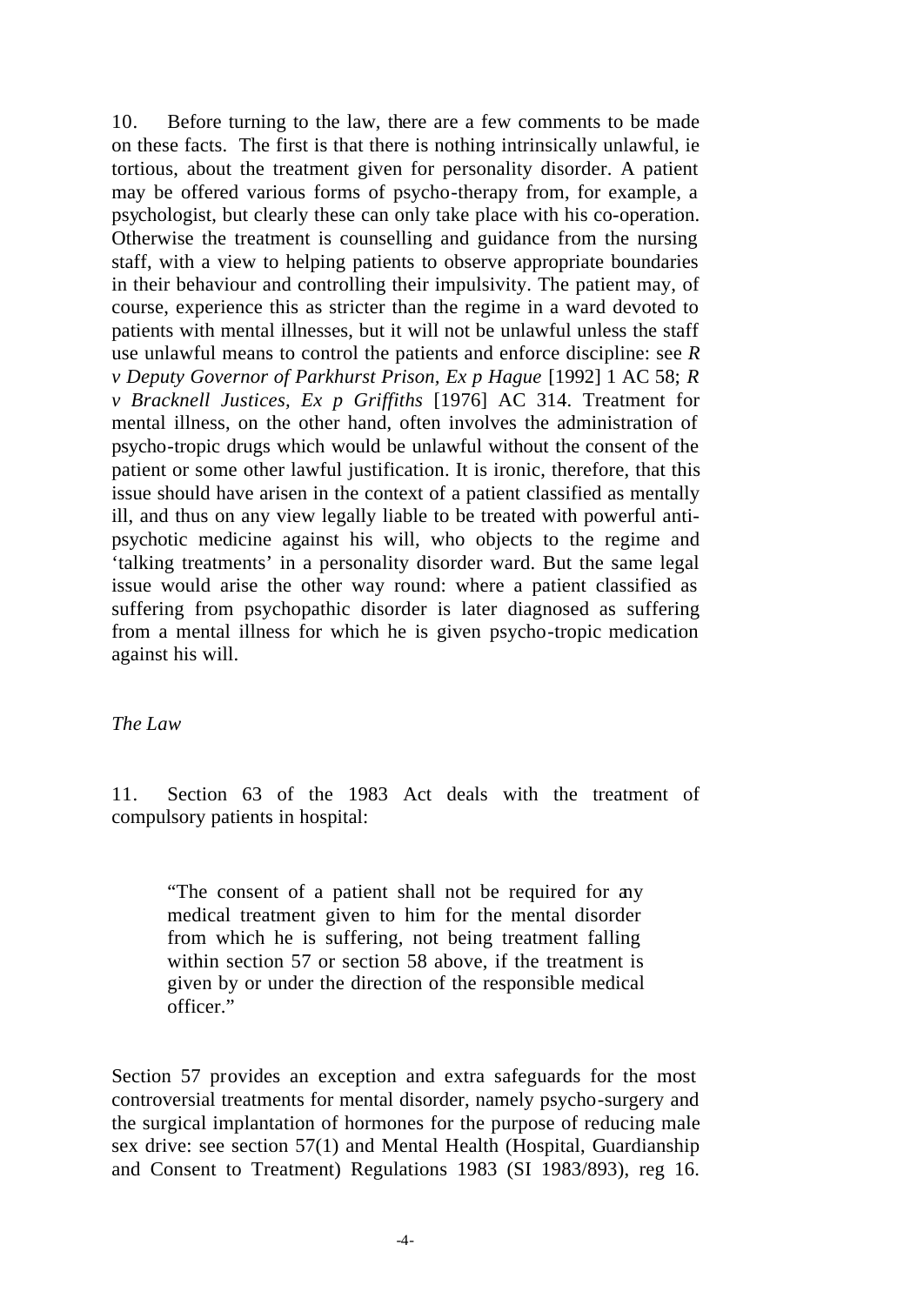These can only be administered to any patient, compulsory or informal, with their independently certified informed consent and a second independent medical opinion: see section 57(2). Section 58 provides extra safeguards for two other treatments which have given rise to concern: electro-convulsive therapy (ECT) and (put shortly) the administration of medicine by any means once three months has elapsed from the first time the patient was given medicine for his mental disorder: see section 58(1) and reg 16. These treatments require either the patient's informed consent, certified by his RMO or an independent doctor, or a second independent medical opinion: see section 58(3).

12. Section 63 is contained in Part IV of the Act. Part IV applies to 'any patient liable to be detained under this Act', except for patients detained under emergency applications before a second medical opinion has been obtained (section 4); informal in-patients who are detained for short periods on the authority of one doctor or nurse (section 5); accused persons or offenders remanded to hospital for reports (section 35); patients admitted to a place of safety pending admission under a hospital order (section 37(4)), or after being removed by warrant from their homes (section 135) or picked up from a public place by the police (section 136); and restricted patients who have been conditionally discharged from hospital: see section 56(1). This means that Part IV, including section 63, applies to the full range of patients, whether civil or criminal, who are liable to be detained in hospital for more than 72 hours, unless remanded by a criminal court for reports.

13. Civil patients fall into two categories: those detained for assessment under section 2 and those detained for treatment under section 3. Under section 2, a patient may be admitted and detained for up to 28 days on the grounds (section  $2(2)$ ) that:

- "(a) he is suffering from *mental disorder* of a nature or degree which warrants the detention of the patient in a hospital for assessment (or for assessment followed by medical treatment) for at least a limited period; and
- (b) he ought to be so detained in the interests of his own health or safety or with a view to the protection of other persons." (Emphasis supplied)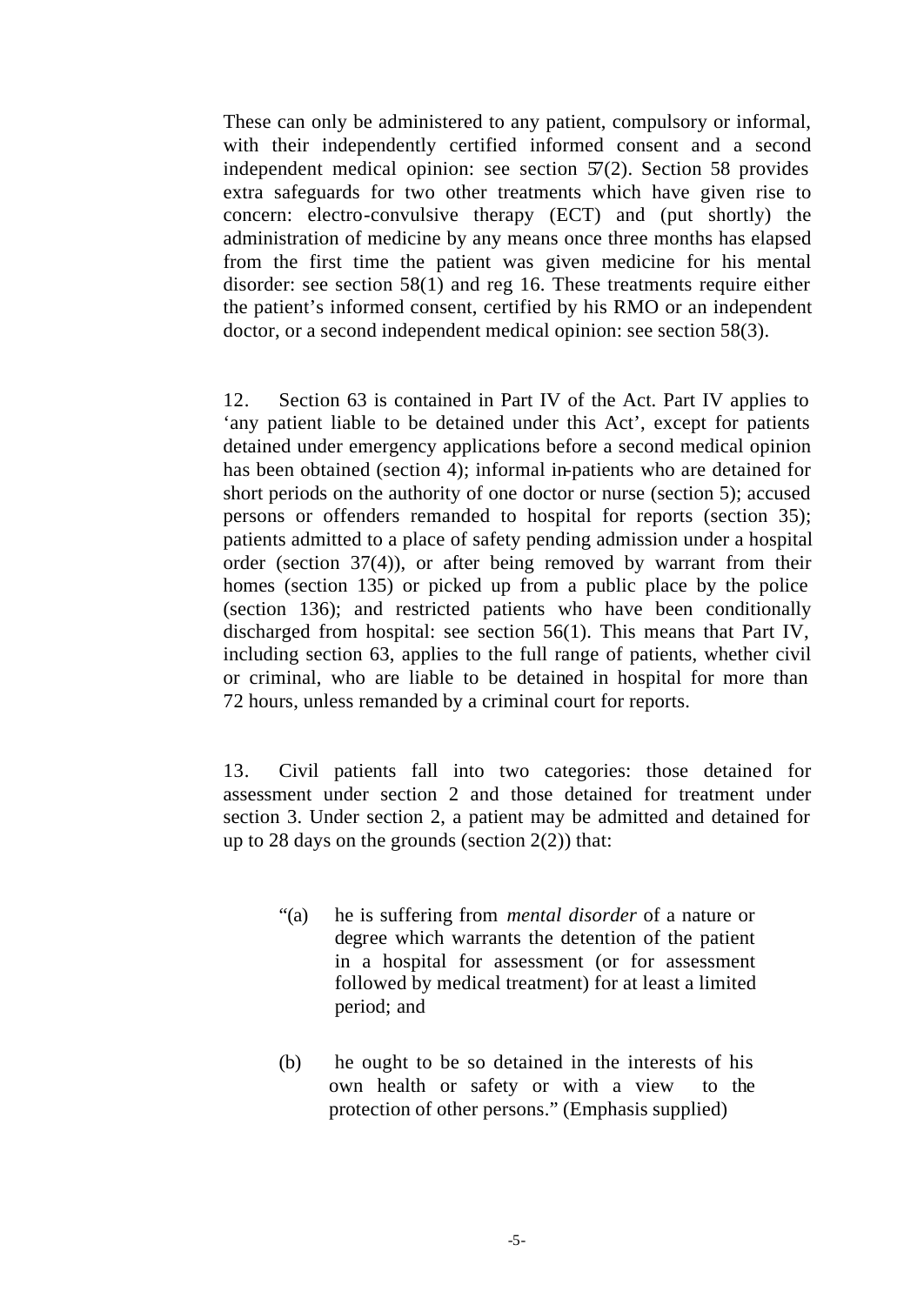Under section 3, a patient may be admitted and detained, initially for up to six months but extendable, on the grounds (section  $3(2)$ ) that:

- "(a) he is suffering from *mental illness, severe mental impairment, psychopathic disorder or mental impairment* and *his mental disorder* is of a nature or degree which makes it appropriate for him to receive medical treatment in a hospital; and
- (b) in the case of *psychopathic disorder or mental impairment*, such treatment is likely to alleviate or prevent a deterioration of his condition; and
- (c) it is necessary for the health or safety of the patient or for the protection of other persons that he should receive such treatment and it cannot be provided unless he is detained under this section." (Emphasis supplied)

Thus, whereas section 2 refers to any mental disorder, section 3 requires at least one of four specified forms of mental disorder. Section 3 also draws a distinction between mental illness and severe mental impairment, on the one hand, and psychopathic disorder and mental impairment, on the other. Detention of patients who suffer only from one or both of the latter two forms of disorder is only possible if it will make them better or at least prevent them from getting worse – the socalled 'treatability test'.

14. The same distinctions apply to most categories of patients admitted because they are accused of or found to have committed crimes. Under section 35, both magistrates' courts and the Crown Court may remand an accused or convicted person to hospital for reports if there is reason to suspect that he is suffering from *mental illness, psychopathic disorder, severe mental impairment or mental impairment*, but such patients cannot be treated under section 63: see section 56(1)(b). Under section 36, the Crown Court may remand an accused person to hospital for treatment, but only if he is suffering from *mental illness or severe mental impairment*: see section 36(1). Under section 37, an ordinary hospital order may be made upon conviction in the Crown Court or a magistrates' court for an offence punishable with imprisonment (apart from murder) where (section 37(2)):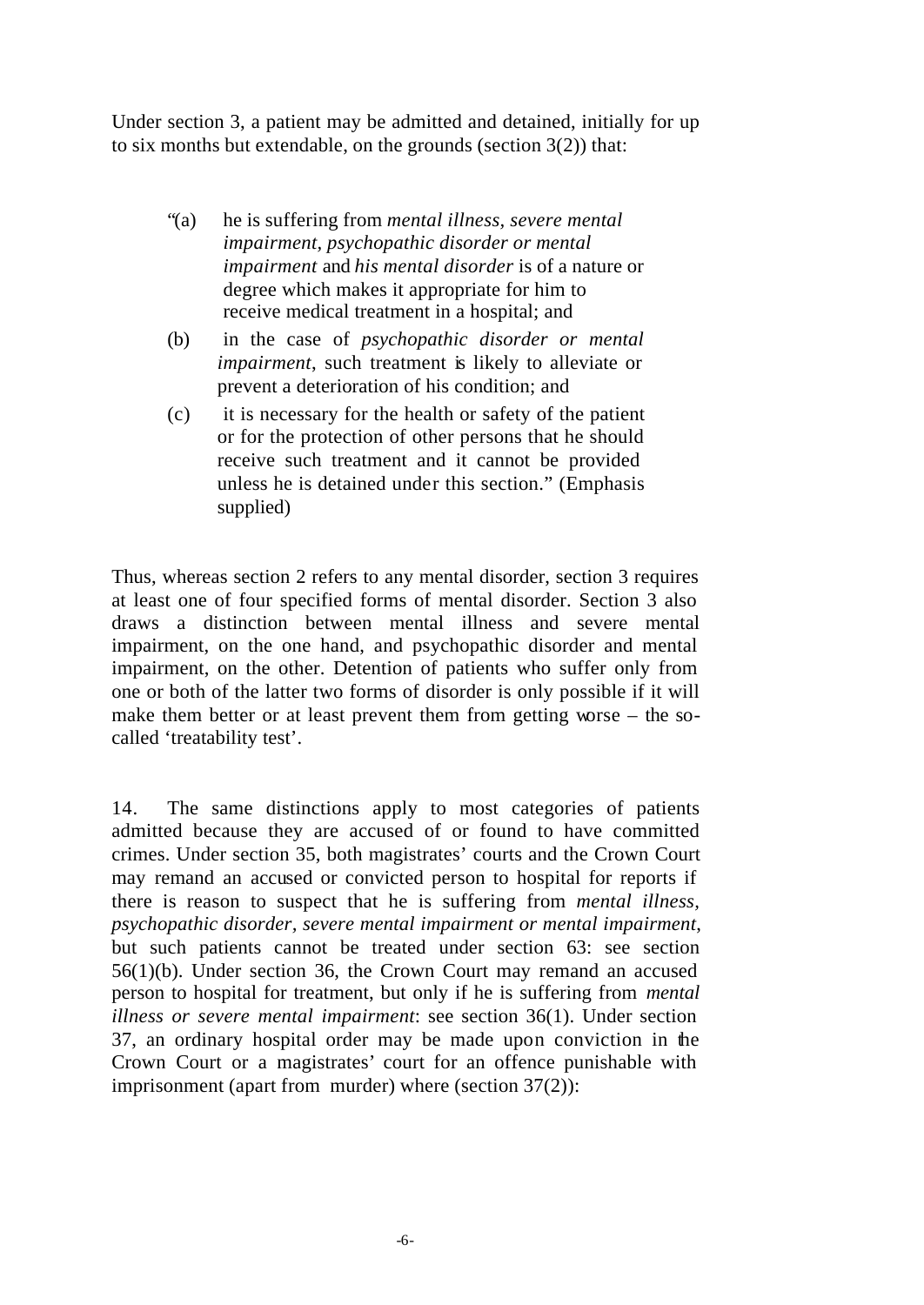- "(a) the court is satisfied, on the written or oral evidence of two registered medical practitioners, that the offender is suffering from *mental illness, psychopathic disorder, severe mental impairment or mental impairment* and that . . .
	- (i) the mental disorder from which the offender is suffering is of a nature or degree which makes it appropriate for him to be detained in a hospital for medical treatment and, in the case of *psychopathic disorder or mental impairment*, that such treatment is likely to alleviate or prevent a deterioration of his condition; . . .
- (b) the court is of the opinion, having regard to all the circumstances, . . . , that the most suitable method of disposing of the case is by means of an order under this section." (Emphasis supplied)

Magistrates' courts may also make such orders without convicting an accused who is suffering from *mental illness or severe mental impairment*, if satisfied that the accused did the act or omission charged: section 37(3). Both courts may instead make an interim hospital order (for up to 12 weeks but renewable for periods of up to 28 days up to a total of twelve months) if satisfied that the offender is suffering from *mental illness, psychopathic disorder, severe mental impairment or mental impairment*, and there is reason to believe that a hospital order may be appropriate: see section 38(1). Under section 41, the Crown Court, but not a magistrates' court, may add a restriction order to a hospital order if this is necessary to protect the public from serious harm.

15. It is also worth noting the various powers to admit prisoners or detainees to hospital. Under section 47 the Home Secretary may direct that a sentenced prisoner suffering from *mental illness, psychopathic disorder, severe mental impairment or mental impairment* is transferred to hospital. Under section 48, certain other prisoners, including persons detained under the immigration and asylum legislation, may be transferred to hospital, but only if they are suffering from *mental illness or severe mental impairment*. Normally a transfer has the same effect as an ordinary hospital order under section 37. However, the Home Secretary may (and in the case of a remand prisoner must) add to this a restriction direction under section 49. This will have the same effect as a restriction order under section 41 while the patient is in hospital, but means that he may be transferred back to prison if discharged from the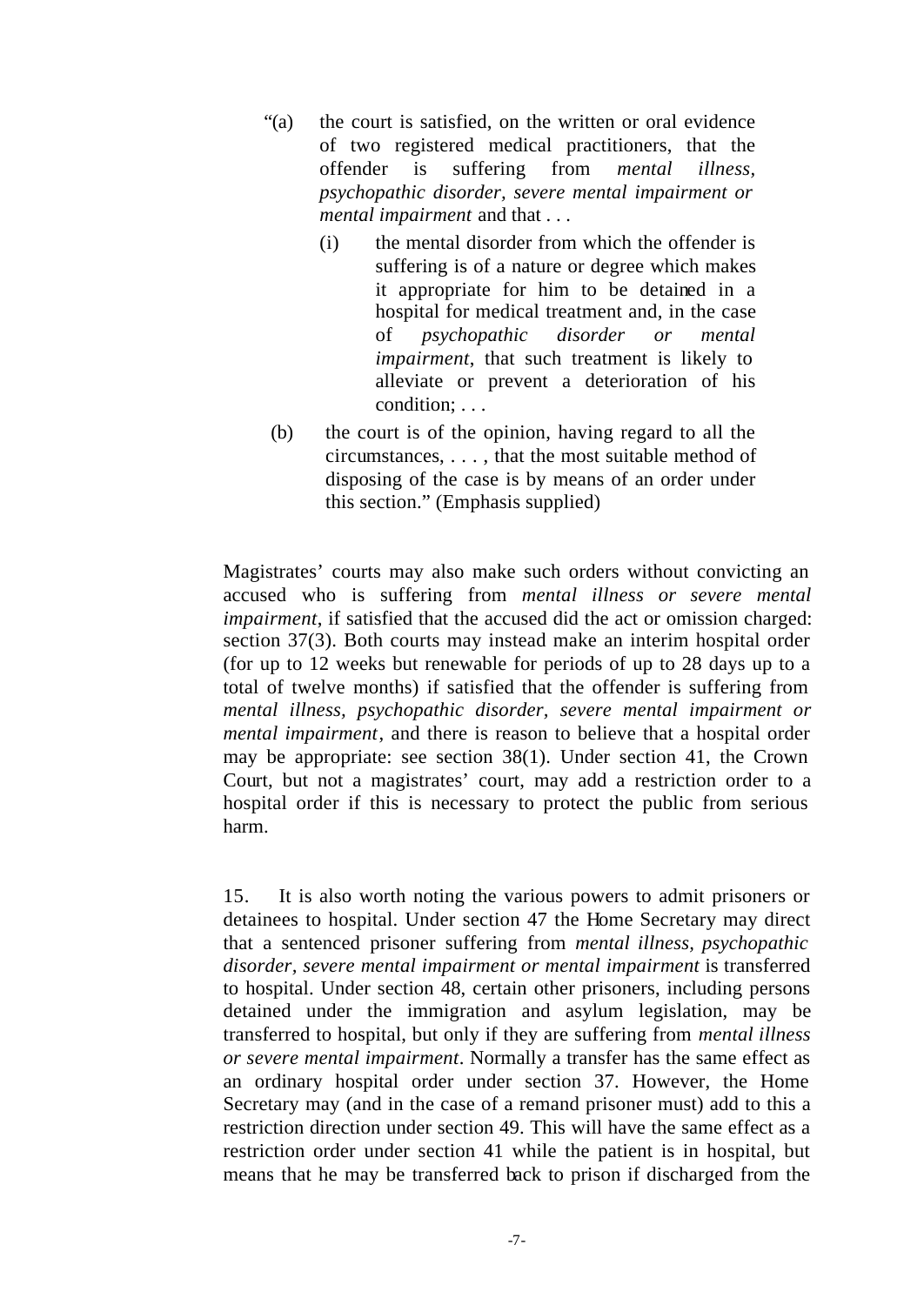hospital. If sentencing an offender who is suffering from *psychopathic disorder* to a period of imprisonment, the Crown Court now has power to direct that he be detained in hospital rather than prison, with much the same effect as a restriction direction: see sections 45A and 45B.

16. Equivalent disposals are also available for people found unfit to plead or not guilty by reason of insanity under the Criminal Procedure (Insanity) Act 1964. Following the Criminal Procedure (Insanity and Unfitness to Plead) Act 1991, the court now has a choice (except in murder cases) between, *inter alia*, an order for hospital admission on the same terms as an ordinary hospital order and an order for admission coupled with a restriction order (the only order available in murder cases): see 1964 Act, section 5(2)(a) and 1991 Act, Schedule 1, para 2). These orders have the same effect as a hospital order and a restriction order respectively, but the grounds for making them are the verdicts themselves. These do not depend upon the patient having any identified form of mental disorder within the meaning of the 1983 Act. The same applies to servicemen ordered by a court martial to be detained during Her Majesty's pleasure, who may be detained in hospital by direction of the Secretary of State under section 46 of the 1983 Act.

17. The legal effect of an ordinary hospital order is almost the same as an admission for treatment under section 3. The main and unsurprising difference is that the patient's nearest relative cannot discharge him. Otherwise the patient remains liable to be detained until either the order expires without being renewed under section 20; or he is discharged by his RMO or the hospital managers under section 23; or he is discharged by an MHRT under section 72. The RMO may reclassify the form (or forms) of mental disorder from which he is recorded as suffering in the application or order warranting his detention under section 16:

"(1) If in the case of a patient who is for the time being detained in a hospital in pursuance of an application for admission for treatment, . . . , it appears to the appropriate medical officer that the patient is suffering from a form of mental disorder other than the form or forms specified in the application, he may furnish to the managers of the hospital, . . ., a report to that effect; and where a report is so furnished, the application shall have effect as if that other form of mental disorder were specified in it.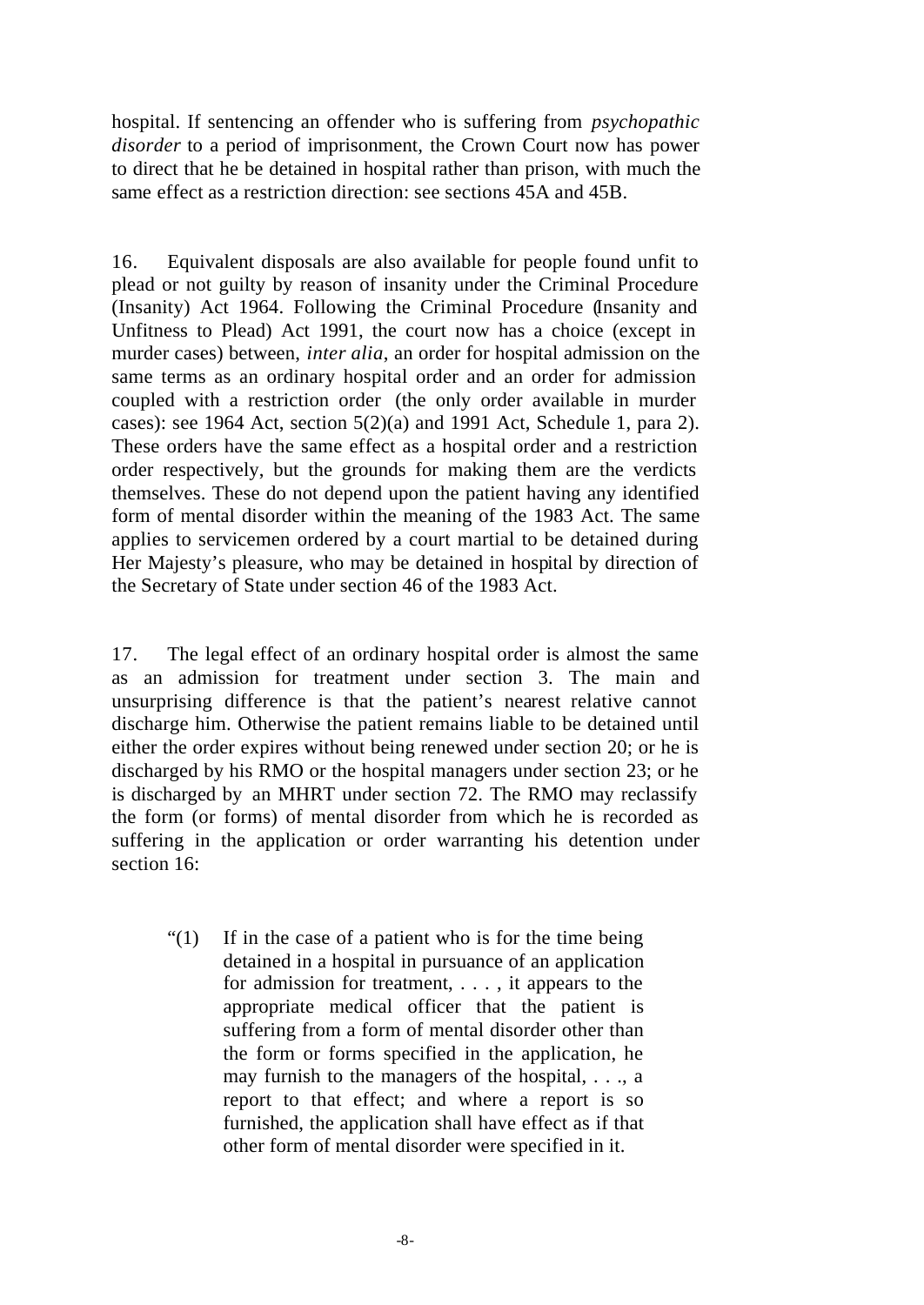(2) Where a report under subsection (1) above in respect of a patient detained in a hospital is to the effect that he is suffering from psychopathic disorder or mental impairment but not from mental illness or severe mental impairment the appropriate medical officer shall include in the report a statement of his opinion whether further medical treatment in hospital is likely to alleviate or prevent a deterioration of the patient's condition; and if he states that in his opinion such treatment is not likely to have that effect the authority of the managers to detain the patient shall cease…."

18. Section 16 does not apply to patients detained under restriction orders or directions. Nor does section 20, dealing with the duration of detention for treatment and its renewal. Restricted patients remain liable to be detained, without any need for the authority for their detention to be renewed, unless and until they are discharged: see section 41(3)(a). The RMO and hospital managers can only discharge them with the Home Secretary's consent: see section 41(3)(c). The Home Secretary has an independent power of discharge under section 42(2), which is more commonly used because it may be absolute or conditional, the latter rendering the patient liable to be recalled to hospital. An MHRT may also grant either an absolute or a conditional discharge: see sections 73 and 74.

19. If an MHRT does not discharge a patient, whether restricted or unrestricted, but it is satisfied that he is suffering from a form (or forms) of mental disorder other than the one (or more) specified in the application, order or direction relating to him, it may direct that this be amended by substituting such other form (or forms) of disorder as is appropriate: see section 72(5). This is the only power to reclassify a restricted patient, such as the patient in this case. The tribunal can only do this after it has heard and determined an application or reference to it.

20. Finally, 'mental disorder' and three out of the four specific forms of mental disorder which may be relevant under the Act are defined in section 1(2):

"In this Act –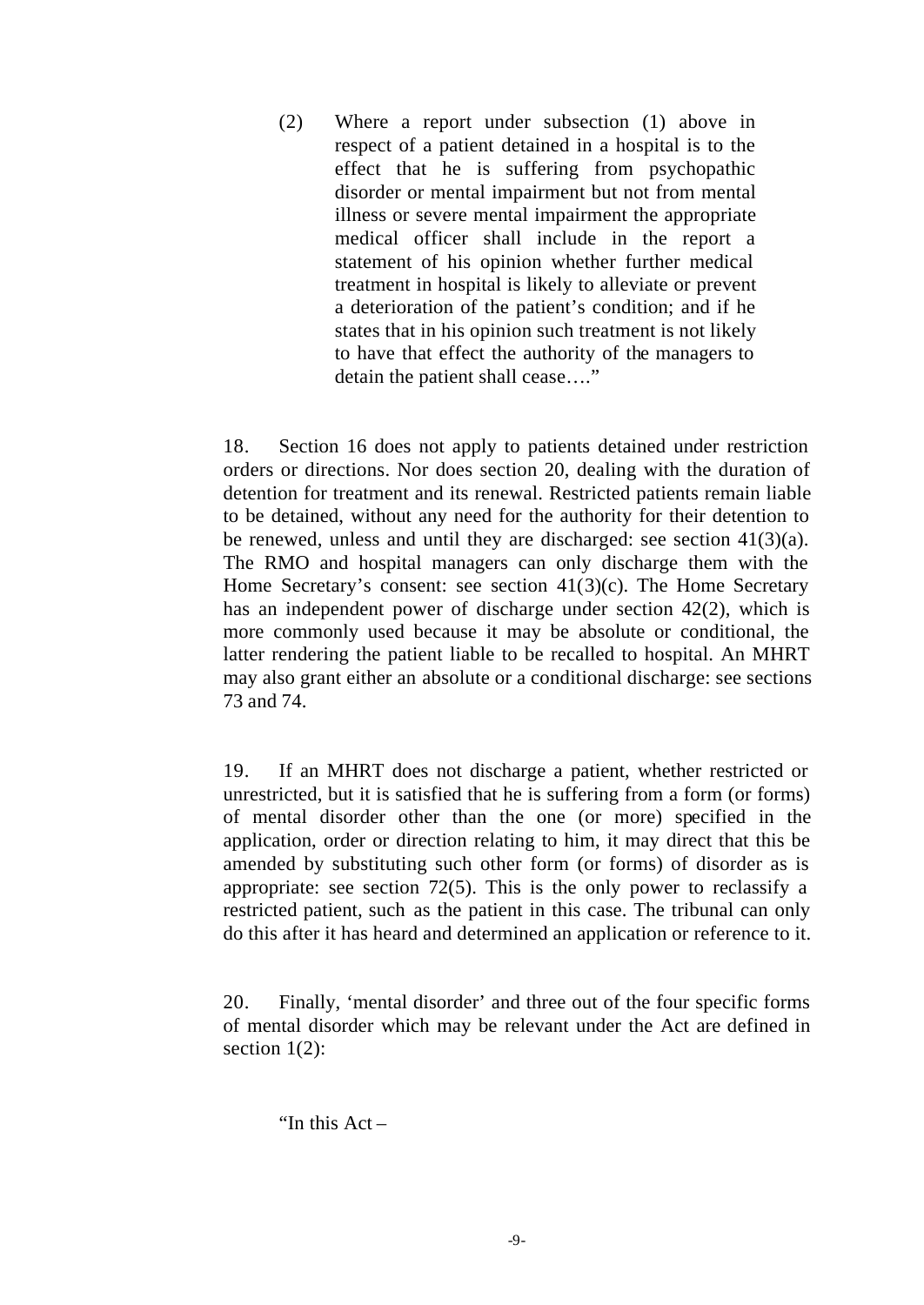'Mental disorder' means mental illness, arrested or incomplete development of mind, psychopathic disorder and any other disorder or disability of mind . . . ;

'severe mental impairment' means a state of arrested or incomplete development of mind which includes severe impairment of intelligence and social functioning and is associated with abnormally aggressive or seriously irresponsible conduct on the part of the person concerned …;

'mental impairment' means a state of arrested or incomplete development of mind (not amounting to severe mental impairment) which includes significant impairment of intelligence and social functioning and is associated with abnormally aggressive or seriously irresponsible conduct on the part of the person concerned …; 'psychopathic disorder' means a persistent disorder or disability of mind (whether or not including significant impairment of intelligence) which results in abnormally aggressive or seriously irresponsible conduct on the part of the person concerned;…"

Psychopathic disorder is usually seen as a particular type of personality disorder, defined in legal terms rather than by reference to any particular diagnostic category: it 'lacks an unambiguous clinical referent' (Blackburn, Logan, Donnelly, and Renwick, "Personality disorders, psychopathy and other mental disorders: co-morbidity among patients at English and Scottish high security hospitals" (2003) 14 J Forensic Psych and Psychol 111, 112). Disorders of the personality are in theory distinguished from illnesses which overlay the patient's underlying personality, but in practice the distinction may be hard to draw.

### *The issue*

21. All psychiatric patients, but particularly those who are detained in high security conditions for long periods of time, are in a vulnerable situation. However well meaning and professional their carers, they do risk being obliged to accept treatment which is inappropriate to their particular needs. But they are already protected by the ordinary law of medical negligence, by the special safeguards in sections 57 and 58 against particularly intrusive or long term treatments, and by the remedies against any treatment decision which breaches their rights under articles 3 or 8 of the European Convention on Human Rights, either under section 7 of the Human Rights Act 1998 or in judicial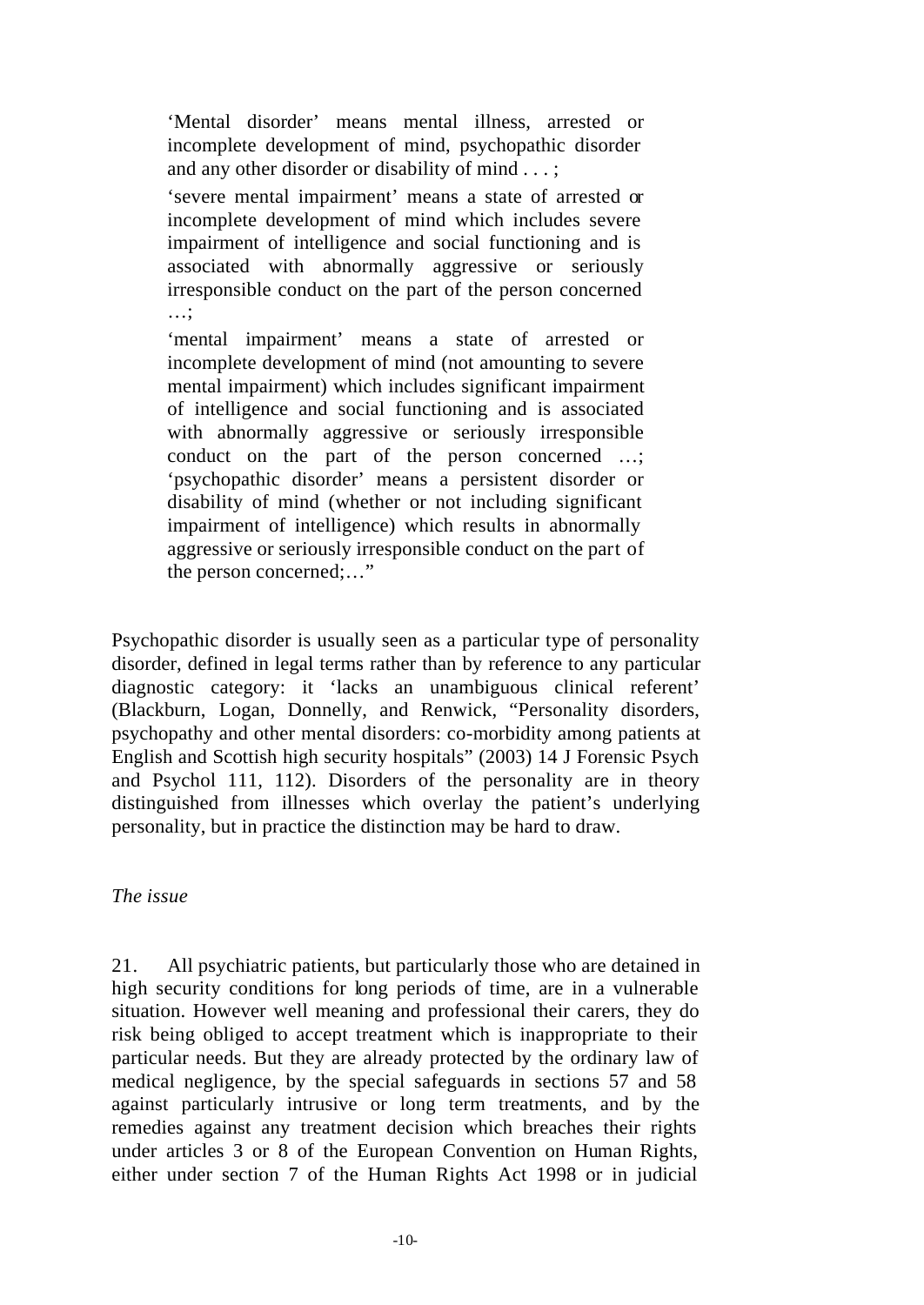review: see *R (Wilkinson) v Broadmoor Special Hospital Authority* [2001] EWCA Civ 1545; [2002] 1 WLR 419. The issue for us is whether, additionally, the only treatment which they may be given without their consent under section 63 is treatment for the particular form or forms of mental disorder from which they are recorded as suffering in the application, order or direction under which they are detained.

22. There are a great many reasons for thinking that section 63 is not so limited. The first is the plain meaning of the words used. The patient's consent is not required for 'any medical treatment' given to him for 'the mental disorder from which he is suffering'. The Act's definition of 'mental disorder' encompasses, not only each of the four specific forms of disorder which may be relevant under the Act, but the broader concepts of 'arrested or incomplete development of mind' and 'any other disorder or disability of mind'. Thus, the natural and ordinary meaning of the words is that the patient may be treated without consent for any mental disorder from which he is suffering, and any treatment ancillary to that; but treatment for any physical disorder can only be given with his consent or under the doctrine of necessity as it applies to patients who lack the capacity to consent: see *B v Croydon Health Authority* [1995] Fam 133, CA.

23. Secondly, where it is important to be clear which of the four specific types of disorder the patient is suffering from, the Act uses the words 'form of' disorder. We see this in the reclassification powers in section 16(1) and 72(5) (paras 17 and 19 above). We also see it in the provisions requiring that both doctors signing the medical recommendations upon which an application for admission under section 3 is based, or the reports upon which a hospital order or transfer direction is based, agree that he is suffering from the same 'form of' disorder, even if either of them also describes him as suffering from another form: see sections  $11(6)$ ,  $37(7)$  and  $47(4)$ . If it had been intended to limit section 63 to treatment for the specific form of mental disorder under which the patient was detained, then the section would have read 'for the *form of* mental disorder from which he is suffering'.

24. Thirdly, section 63 applies to large numbers of compulsory patients who are not classified as suffering from one of those four forms of disorder at all. Most compulsory patients are admitted for assessment under section 2 of the Act. A small number are admitted under the Criminal Procedure (Insanity) Act 1964 or section 46 of the 1983 Act. In all these cases, section 63 must refer to *any* mental disorder from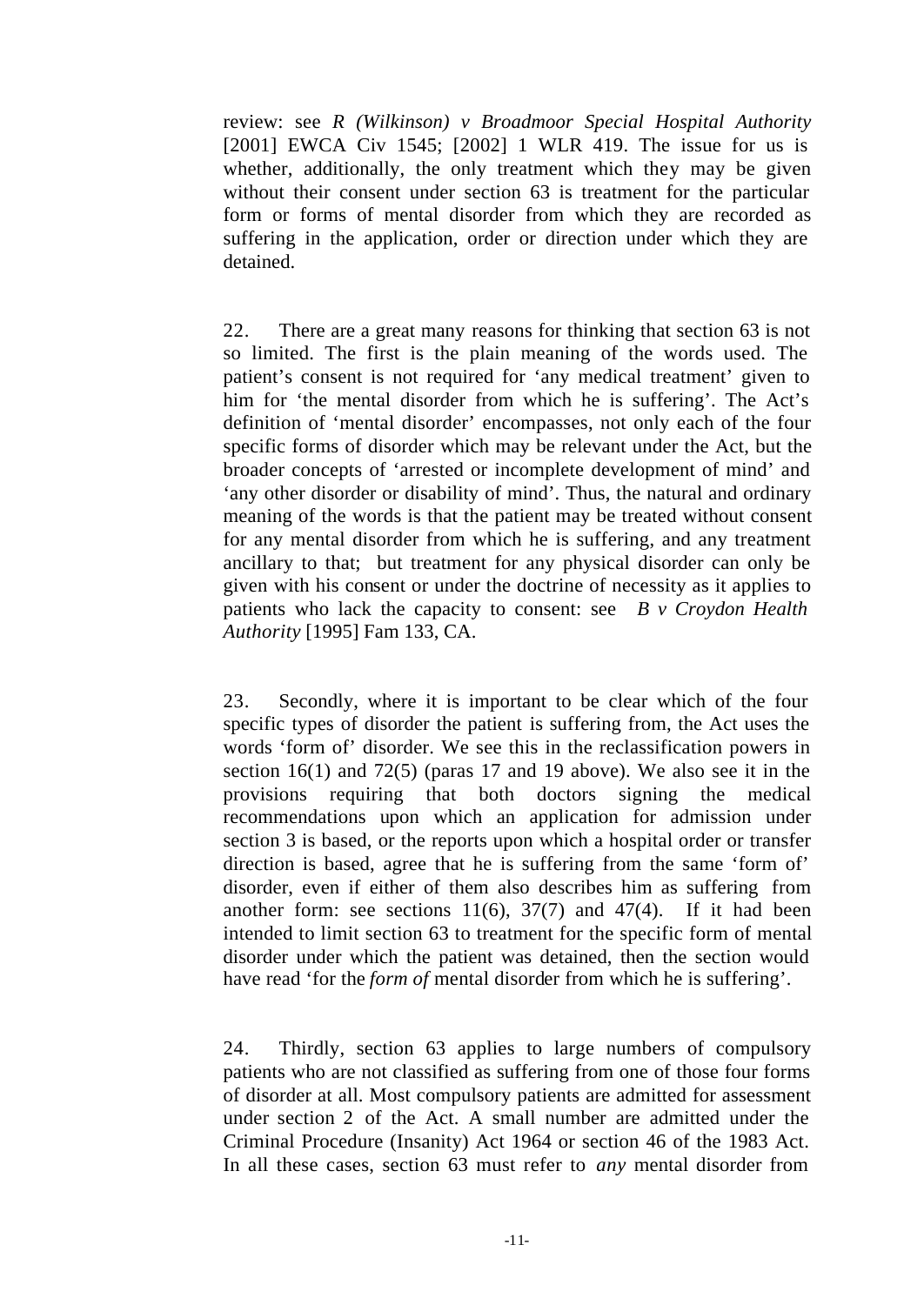which the patient is suffering. It would be surprising if the same words had a different meaning when the patient is detained under these provisions from the meaning it has when he is detained under the others.

25. Fourthly, the statutory history of these provisions indicates that classification and reclassification relate to the criteria for admission and continued liability to detention rather than to the treatment which may be given while in hospital. The Mental Health Act 1983 consolidated the Mental Health Act 1959 with later amendments mainly made by the Mental Health (Amendment) Act 1982. Both drew a clear distinction between the short term powers, which might be used for any kind of mental disorder, and the longer term powers, which could only be used for the more specific forms of disorder listed. Both also distinguished between the 'major' or more serious forms of disorder, namely mental illness and (under the 1959 Act) severe subnormality or (under the 1983 Act) severe mental impairment, and the lesser forms of disorder, namely psychopathic disorder and subnormality or mental impairment. Under the 1959 Act, a patient with one of those lesser forms of disorder could not be admitted for treatment over the age of 21, and had to be discharged no later than the age of 25, unless he was dangerous to himself or others; but he could be made subject to a hospital order or direction at any age if he had committed a criminal offence. The Percy Commission (*Report of the Royal Commission on the Law Relating to Mental Illness and Mental Deficiency 1954-1957*, 1957, Cmnd 169) was against the use of compulsory mental health powers to protect others from anti-social behaviour (para 348); they thought that there was a case for compulsory training and treatment in adolescence and early adult life (para 354); but 'we do not consider that there is sufficient justification for special compulsory powers in relation to adult psychopathic patients except where their conduct is anti-social to the extent of constituting an offence against the criminal law' (para 356). Hence for civil patients, it mattered a great deal whether the classification was 'severe subnormality' or just 'subnormality' or whether it was 'mental illness' or 'psychopathic disorder': see *W v L* [1974] QB 711, CA. Thus provision was made for reclassification either by the RMO (1959 Act, section 38) or by an MHRT (1959 Act, section 123 (3)) in very similar terms to that now contained in the 1983 Act.

26. It could not at that stage, however, have been thought that classification or reclassification had anything to do with what medical treatment might be given in hospital, because, surprising as it might seem, there was nothing in the 1959 Act dealing with what, if any, medical treatment might be given to the various kinds of patients detained under its provisions. The view taken was that everyone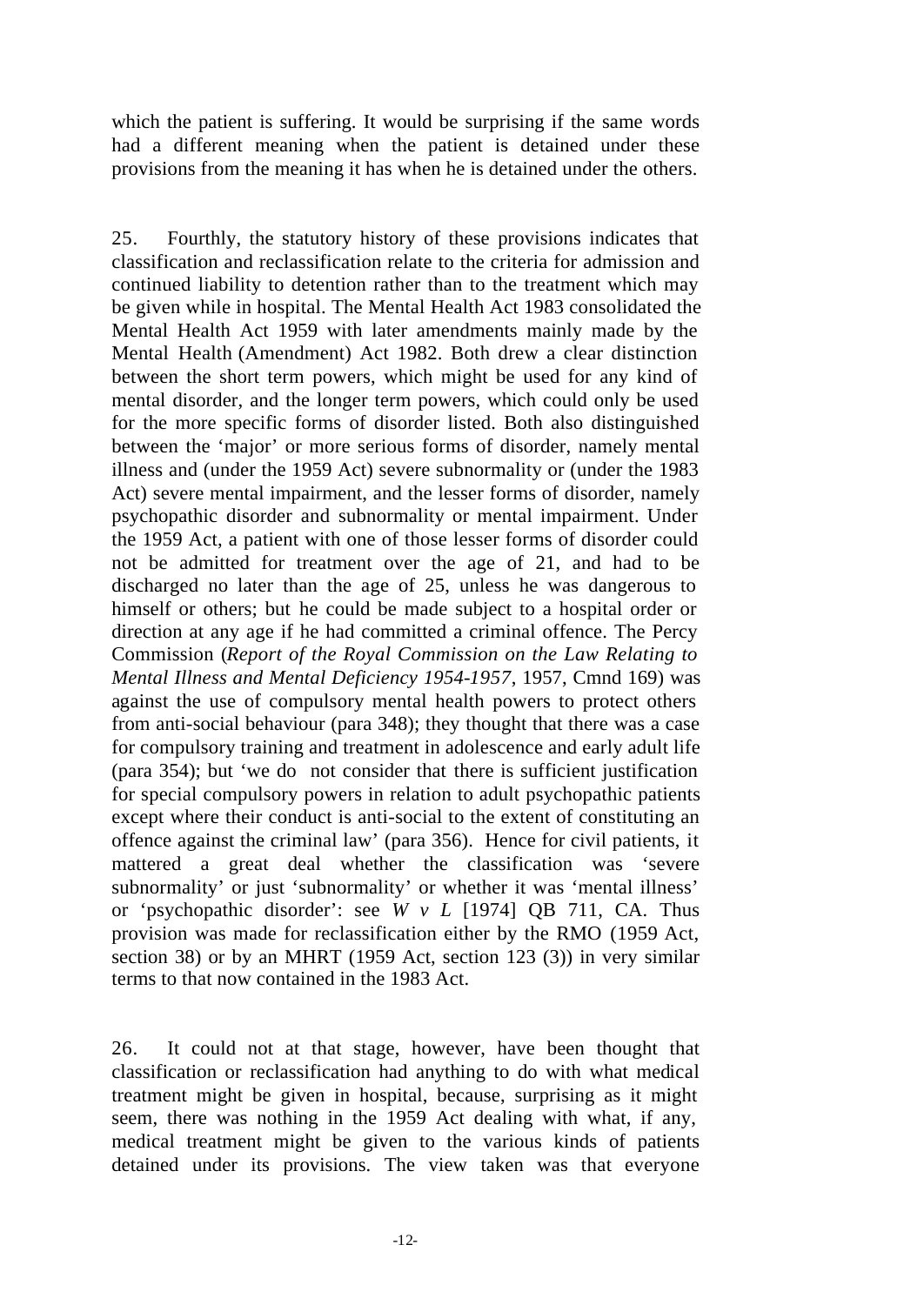detained with a view to treatment could be treated, against their will if necessary, as the consultant psychiatrist responsible for their care thought appropriate: see DHSS and others, *Review of the Mental Health Act 1959*, 1978, Cmnd 7320, para 6.14. The 1983 Act clarified that position (in terms which are somewhat more permissive to the RMO than those recommended in the *Review*: see pp 80 - 81). It enacted the general power in section 63, defined in section 56 the patients to whom it applied, and provided safeguards for the most controversial treatments specified in or under sections 57 and 58. It did not, as we have seen, expressly link section 63 to the classified form of disorder, although it could easily have done so.

27. The classifications remained important for the authority to detain, but in a rather different way. The age limits in the 1959 Act were repealed; instead, the criteria for section 3 admissions for treatment and hospital orders for the lesser forms of disorder included a 'treatability' test (in sections  $3(2)$  and  $37(2)(a)$ , paras 13 and 14 above); the same treatability test had now to be addressed at reclassification 'downwards' under section 16 (see section 16(2), para 17 above) and was included in the criteria for renewal under section 20(4); this applies to all four forms of disorder, but if the patient suffers from mental illness or severe mental impairment, it is an alternative that, if discharged, he would be unlikely to be able to care for himself, or obtain the care he needs or guard himself against serious exploitation; that alternative is also relevant to an MHRT's discretionary power to discharge such patients: see section  $72(2)(b)$ .

28. Fifthly, and following on from the above, the RMO has never had power to reclassify a restricted patient: section 16, and its predecessor, did not apply. The obvious reason for this was that the classification was irrelevant to the continued authority to detain. This did not have to be renewed every so often, but continued until the patient was discharged, usually by the Home Secretary. The MHRT had no power to discharge or reclassify restricted patients under the 1959 Act; instead they could be referred to the tribunal for its advice: see 1959 Act, section 66(6), (7), (8)). Under the 1983 Act, the tribunals' powers of discharge and reclassification were extended to restricted patients, albeit with some important modifications: see sections 73 and 74. For the first time, therefore, it became possible to reclassify the form of mental disorder from which a restricted patient was suffering. But the fact that a restricted patient can only be reclassified after an MHRT hearing reinforces the conclusion that classification has no bearing on treatment. Patients may only apply at defined intervals: see section 70. The Home Secretary may refer a restricted patient at any time: see section 71. But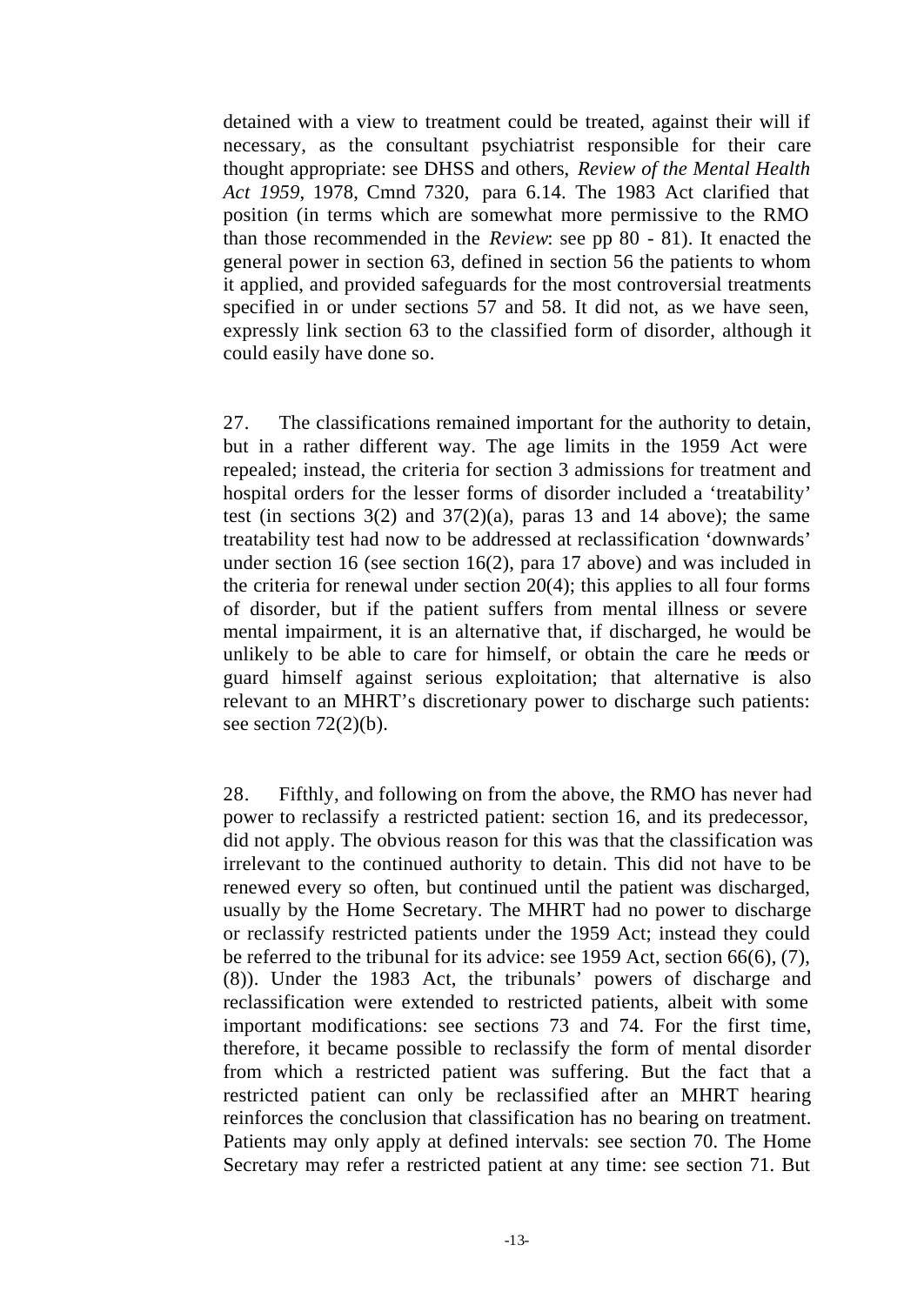the jurisdiction of the tribunal is aimed at discharge, with classification an after-thought if the patient is not discharged: see section 72(5). The time taken to gather the necessary reports and evidence and to arrange a hearing can be considerable. It is unlikely that Parliament intended that the patient could not be treated without his consent in the meantime, particularly as the patient may find ways of delaying the tribunal hearing.

29. For all those reasons, I conclude that the words of section 63 mean what they say. They authorise a patient to be treated for any mental disorder from which he is suffering, irrespective of whether this falls within the form of disorder from which he is classified as suffering in the application, order or direction justifying his detention.

*Policy*

30. As I said earlier, compulsory patients are a vulnerable group who deserve protection from being forced to accept inappropriate treatment. But restricting their treatment to that which is designed for their 'classified' disorder is so haphazard as to be scarcely any protection at all. It is obviously much more serious if the patient is given the wrong kind of medication, or the wrong kind of surgery, than it is if the patient is kept on a ward in the wrong kind of milieu. This patient was at times thought to be suffering from one kind of mental illness, for which one family of drugs would be appropriate, and at times thought to be suffering from another kind of mental illness, for which a different family of drugs would be appropriate. Similarly, ECT might have been thought appropriate to one kind of mental illness but not to the other. His classification of mental illness would not have protected him from the wrong kind of drugs or the inappropriate use of ECT. But section 58 is expressly designed for that purpose.

31. Secondly, psychiatry is not an exact science. Diagnosis is not easy or clear cut. As this and many other cases show, a number of different diagnoses may be reached by the same or different clinicians over the years. As this case also shows, co-morbidity is very common: see also Mental Health Act Commission, Tenth Biennial Report 2001 – 2003, *Placed amongst strangers*, para 7.30, citing Blackburn, Logan, Donnelly and Renwick (2003), para 20 above. The Commission, at para 7.31, observes (quoting the researchers, at 114):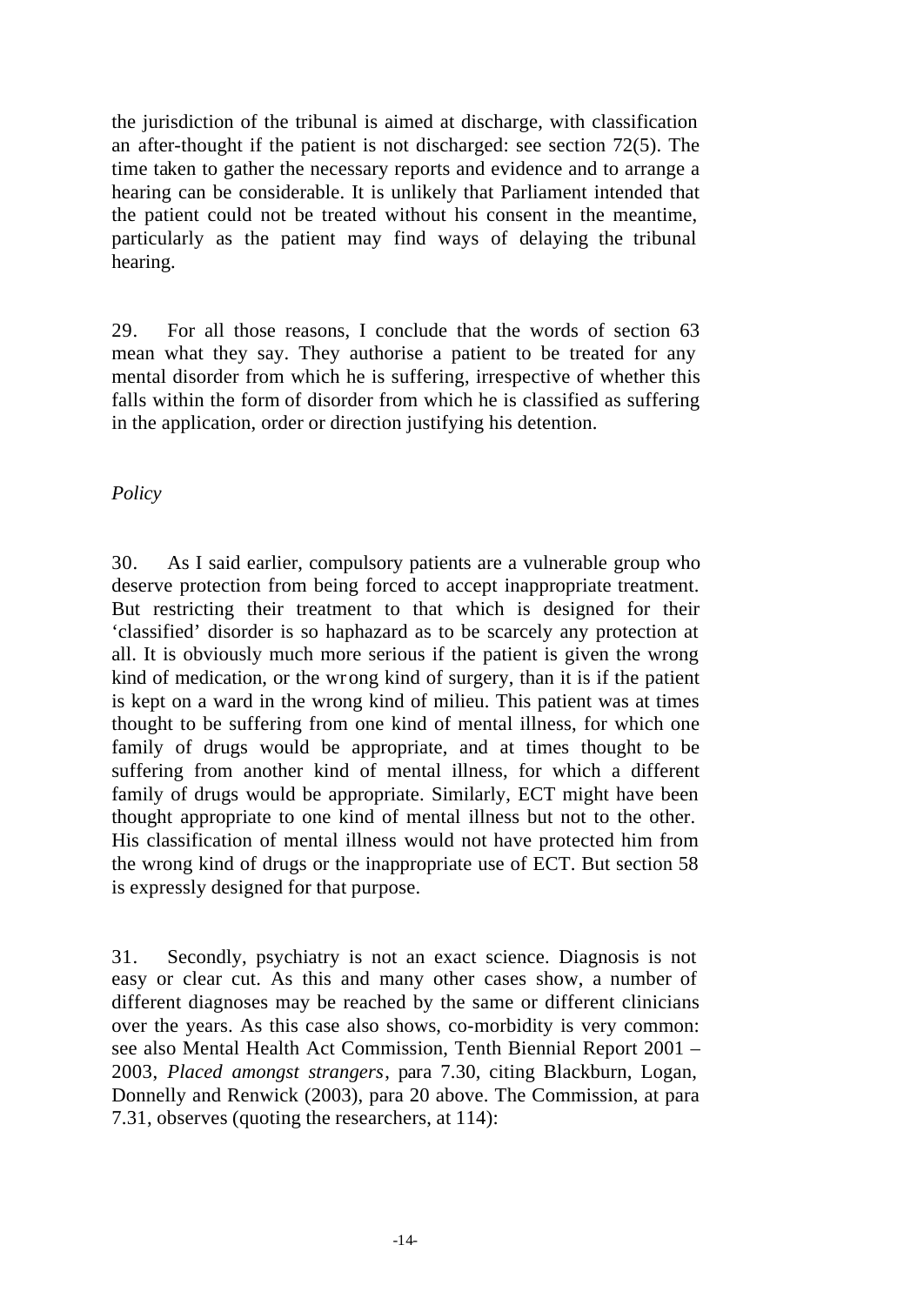"If there is widespread co-morbidity between personality disorders and mental illness irrespective of Mental Health Act classification, then 'the dichotomy imposed by legal classification is misleading and obscures the multiple problems shared by patients in the two categories'."

It is not easy to disentangle which features of the patient's presentation stem from a disease of the mind and which stem from his underlying personality traits. The psychiatrist's aim should be to treat the whole patient. In this case, the patient's mental illness having been stabilised on medication, the aim was to address the underlying features of his personality which were getting in the way of his transfer back to a less restrictive setting. Once the state has taken away a person's liberty and detained him in a hospital with a view to medical treatment, the state should be able (some would say obliged) to provide him with the treatment which he needs. It would be absurd if a patient could be detained in hospital but had to be denied the treatment which his doctor thought he needed for an indefinite period while some largely irrelevant classification was rectified.

32. This problem would be even worse if, as the respondent contends, the patient can only be classified as suffering from a particular form of mental disorder if that form is, on its own, 'of a nature or degree warranting the patient's detention in hospital'. On that argument, the patient could be suffering from mental illness, which was sufficiently controlled on medication not to require hospital treatment, and have a personality disorder causing behaviour which made it impossible to discharge him into the community, but was not such as to require him to be treated in hospital rather than prison; but he could not be classified as suffering from either and could not therefore be treated for either, notwithstanding that his overall mental disorder was such as to make it highly appropriate for him to continue to receive treatment in hospital. My construction of section 63 makes it unnecessary to resolve this issue and I would prefer not to do so in the present case. In my view, however, the language of sections  $3(2)(a)$  and  $37(2)(a)(i)$  (paras 13 and 14 above) suggests, at the very least, that it may be the combination of classified forms of disorder which makes it appropriate for the patient to be in hospital.

33. That is not, of course, to say that where an RMO is satisfied that the patient should be reclassified under section 16 he need not do so. Where the patient is reclassified 'upwards', to include mental illness as well as or instead of psychopathic disorder, the test to be applied at his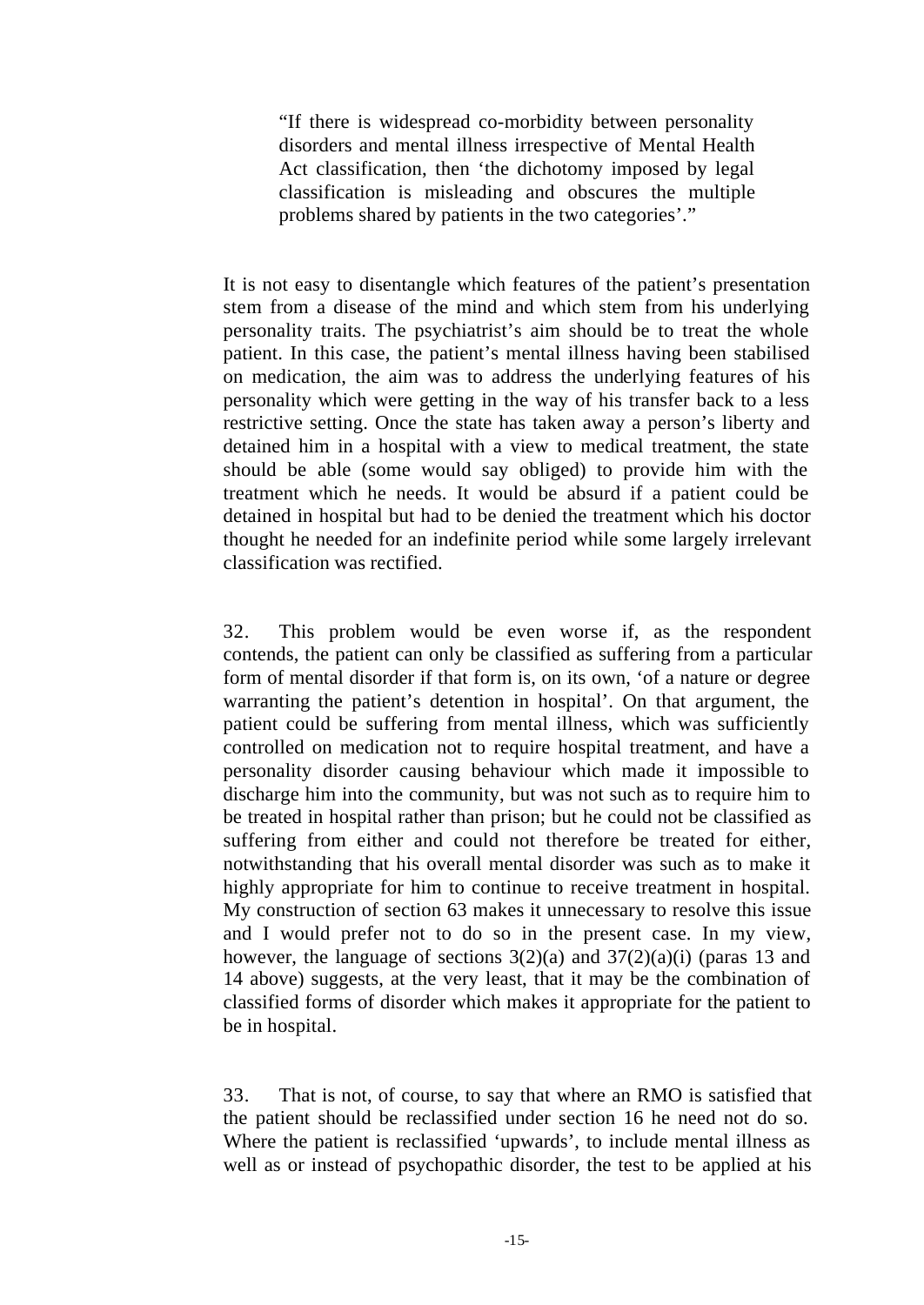next renewal or by an MHRT will be affected. Where he is reclassified 'downwards', from mental illness to psychopathic disorder, the RMO must go on to consider the treatability test and discharge him if it is not met. Reclassification also triggers a right of application to an MHRT: see section 66(1)(d). Although section 16(1) (and section 72(5)) are framed in permissive terms, in my view the RMO (or the MHRT) should reclassify if they are satisfied that the recorded form (or forms – the singular includes the plural) of disorder should be changed.

## *Human rights*

34. It is not, and could not be, argued that this patient's treatment was in breach of his rights under the European Convention. Rather, it is argued that there is the potential for such breaches unless section 63 is read in the way for which the respondent contends. The detention of a patient in a psychiatric hospital cannot be justified under article 5(1)(e) of the Convention unless the three criteria laid down in *Winterwerp v The Netherlands* (1979) 2 EHRR 387, 403, para 39, are satisfied:

"In the Court's opinion, except in emergency cases, the individual concerned should not be deprived of his liberty unless he has been reliably shown to be of 'unsound mind'. The very nature of what has to be established before the competent national authority  $-$  that is, a true mental disorder – calls for objective medical expertise. Further, the mental disorder must be of a kind or degree warranting compulsory confinement. What is more, the validity of continued confinement depends upon the persistence of such a disorder."

Further, if a person is detained because he is of unsound mind within the meaning of article 5(1)(e) he must be detained in a place appropriate for that purpose and not, for example, in a prison: see *Aerts v Belgium* (1998) 29 EHRR 50. But beyond that, article  $5(1)(e)$  is not concerned with suitable treatment or conditions: see *Ashingdane v United Kingdom* (1985) 7 EHRR 528, 543, para 44. Unnecessary detention in the stricter conditions of Broadmoor, rather than in the more liberal regime of a local psychiatric hospital, to which the patient would have been transferred had there not been opposition from the nursing unions, did not mean that his detention was arbitrary or for an ulterior purpose: it was still justified under article 5(1)(e).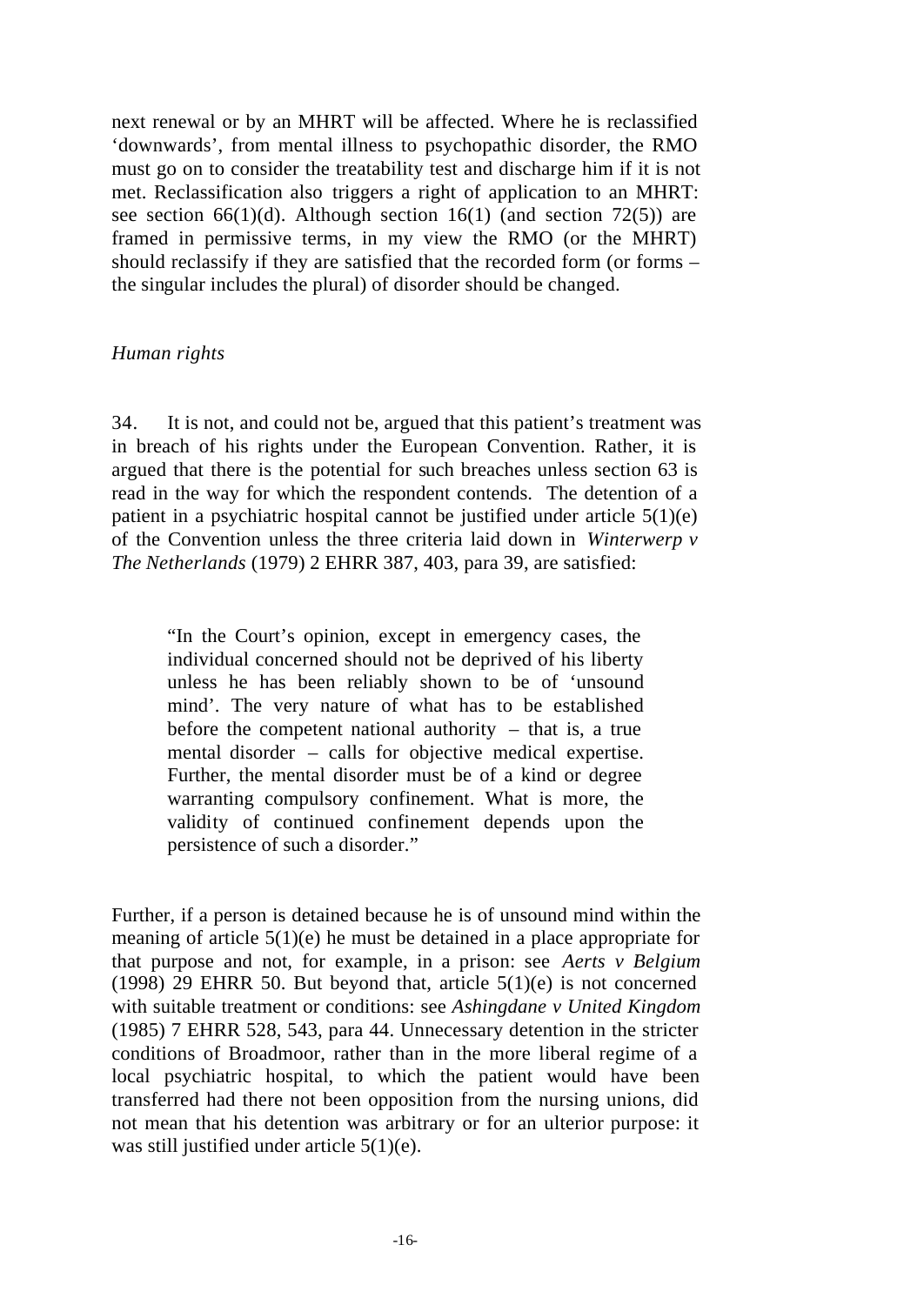35. If that is so in a case such as Ashingdane's it must *a fortiori* be so in a case such as this, where the patient complains of transfer between one ward and another in the same hospital. Furthermore, the doctors were not transferring him for any arbitrary or ulterior purpose but in order to place him in the milieu which they considered would be best for his condition. The conditions of detention, and the treatment received in the hospital, must be considered, if at all, under articles 3 or 8.

36. There is, of course, a not inconsiderable risk that the treatment of a patient in a psychiatric hospital will be in breach of either of those articles. Nevertheless, the European Court of Human Rights has held that 'as a general rule, a measure which is a therapeutic necessity cannot be regarded as inhuman or degrading', although the court had to satisfy itself that the medical necessity had convincingly been shown to exist: see *Herczegfalvy v Austria* (1992) 15 EHRR 437, 484, para 82. Even relatively minor medical treatment, if compulsory, may engage article 8: see *J and others v Switzerland* (Application No 22398/93) 5 April 1995. But in *Herczegfalvy* medical necessity was also an answer to the patient's allegation that his treatment was in breach of article 8: para 86.

37. Nothing that happened to this patient came anywhere close to being a breach of either of those articles. But if it had done, for the reasons given earlier, his classification would have given him no protection against treatment which was not a therapeutic necessity under the *Herczegfalvy* principle. Much better protection is given by the specific safeguards in sections 57 and 58; by the ordinary law of negligence, which protects the patient against medical treatment which is not considered appropriate by a respectable body of medical opinion; and by the Human Rights Act 1998, which gives the patient remedies against treatment which does not comply with his Convention rights. Mr Gordon QC, for the respondent, can point to nothing in the Strasbourg jurisprudence which requires prior safeguards against the inappropriate treatment of patients who are lawfully detained under the Convention. But if there were to be such a requirement, classification would not be an adequate safeguard. It would be far too blunt an instrument.

38. For all those reasons, there is no need to read section 63 as Mr Gordon would have us read it in order to make it compatible with the Convention rights.